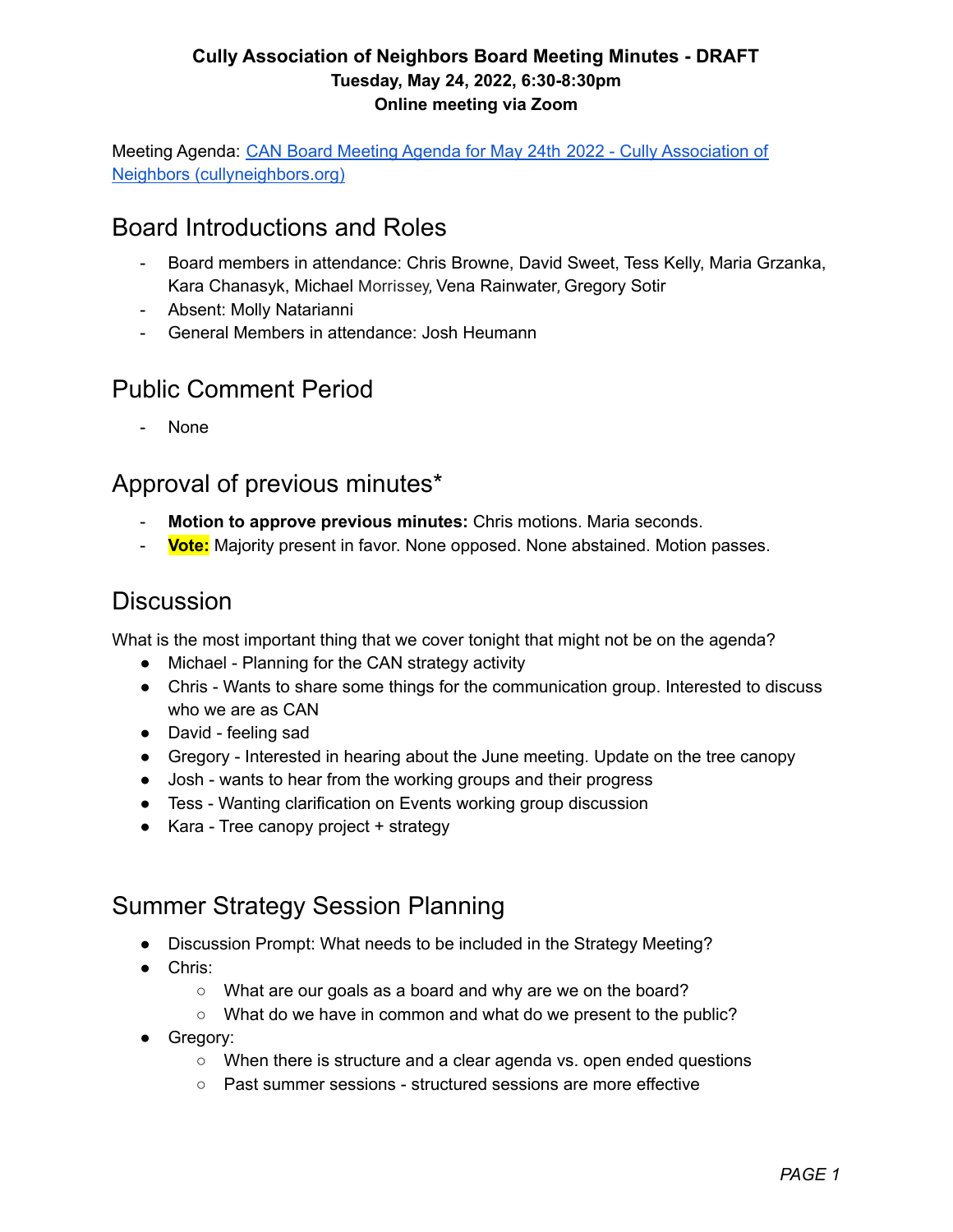# **Cully Association of Neighbors Board Meeting Minutes - DRAFT Tuesday, May 24, 2022, 6:30-8:30pm**

- **Online meeting via Zoom**
- There are different people who are working on things ongoing and continuing momentum moving forward.
- Not looking to replace or augment but to add
- Maria:
	- What needs to be included organizational capacity
	- Commonality to unite around
	- How much can we really take on
- Michael
	- Looking at doc priorities not strategies, liked this
	- Fostering neighborhood engagement
	- Advocacy connect and find issues/groups to create an action plan to move an agenda
	- Cutting across multiple topics eg clean air
	- Potentially revisit what was done last year
	- [https://drive.google.com/drive/u/1/folders/1OWGkf8s3lBcZOe5Vyp3Au8DjYJeios](https://drive.google.com/drive/u/1/folders/1OWGkf8s3lBcZOe5Vyp3Au8DjYJeiosKD) [KD](https://drive.google.com/drive/u/1/folders/1OWGkf8s3lBcZOe5Vyp3Au8DjYJeiosKD)
- Kara
	- $\circ$  Who are we what is CAN's mission? It would be great to get this in writing
	- Goals can create a process for prioritizing opportunities
- Discussion: When do we want to do this?
	- Maria: I will be gone in the middle of July
	- Tess: Maybe a Doodle poll will help us coordinate
	- How much time do we need? Potentially use board meeting time through the summer. Last year= Meeting was 2 hours + pizza hang out
	- Suggestion to meet in person, potentially offer an outdoor setting or zoom connection for anyone who doesn't want to meet in person
	- Suggestion: Use email to prime the group for key discussion topics
	- [ACTION: Kara] Send out a poll for some dates
	- [ACTION: All] Email Kara with dates that you are unavailable
	- [ACTION: Kara/All] Look to groups for inputs on topics, discuss over email
	- [ACTION: Kara/All] Revisit what was done last year:

[https://drive.google.com/drive/u/1/folders/1OWGkf8s3lBcZOe5Vyp3Au8DjYJeios](https://drive.google.com/drive/u/1/folders/1OWGkf8s3lBcZOe5Vyp3Au8DjYJeiosKD) [KD](https://drive.google.com/drive/u/1/folders/1OWGkf8s3lBcZOe5Vyp3Au8DjYJeiosKD)

### June General Meeting Planning

- Waiting for confirmation of timing for Dan Ryan
- Discussion: Include Annual Report as part of the agenda?
	- Maria: I believe this was originally Annette's idea: This is an opportunity to share (at the year end's general meeting) to recap on the years work, accomplishments, partnerships, work with TIF, letters that have been written.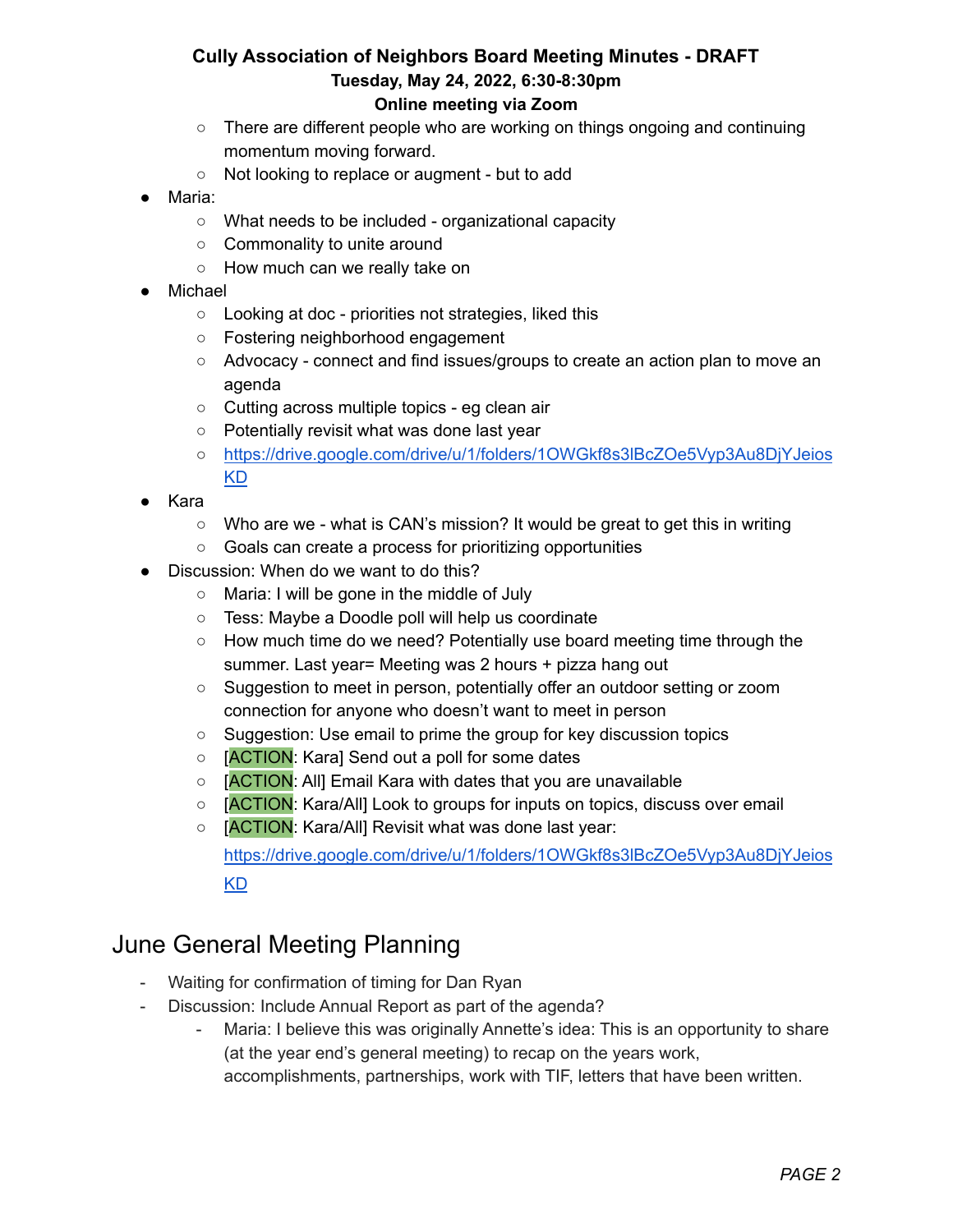- Michael We did this at the Living Cully meeting. It's a long list we accomplished a lot. Eg. Cully Air Action team covered a lot of ground
- Group: Yes, we are in agreement that we should summarize our accomplishments at the next meeting, but do so in a way that is not too time consuming.
- Josh (chat): If we shared it in the form of the working groups, it might be a good way to get folks interested in joining the working groups....
- [ACTION: All Working Groups] Outline 3-5 bullet points of key accomplishments over the last year + summarize with a takeaway: How do these accomplishments ultimately benefit the Cully neighborhood? Each working group should email this to Tess. Tess+Kara to summarize for next CAN General Meeting.
- [ACTION: Board]Tess to create Agenda, send to Maria for review 1-1.5 weeks in advance, Chris to update the website, Gregory to send via email one week in advance.
- [ACTION: Tess] Include community discussion in the next CAN General Meeting agenda - how much time, question prompts, etc. Eg. What do we want to continue to work on? In person vs. virtual question - when/how do we want to meet in the future?
- [ACTION: Maria?Tess?] Add Tess to the agenda- to do land acknowledgment in the next meeting

## Working Groups Summary

Working Groups to share:

- Who are you (past and present)?
- What are you all about?
- When and how do you work together?

# Events Working Group

- Tess: The events are activist oriented not just a forum for speakers. We are working with the community focused content with a focus on inclusivity. Lots of different types of events and gatherings. We could meet at different locations- eg NAYA, Alder Commons
- Michael: People are less interested in attending a meeting vs. a get together to meet others having fun.
- Vena: Need for branding for tables / banner
- Tess: Will be reaching out to various people for help as needed, there is a learning curve. TBD how often the Meeting+Events group be meeting
- Michael: Let's coordinate for the Summer Free for All Event
- Discussion: Should we update the logo?
- **[ACTION:** Maria]: Add logo design to next month's agenda, Admin Working Group to take this on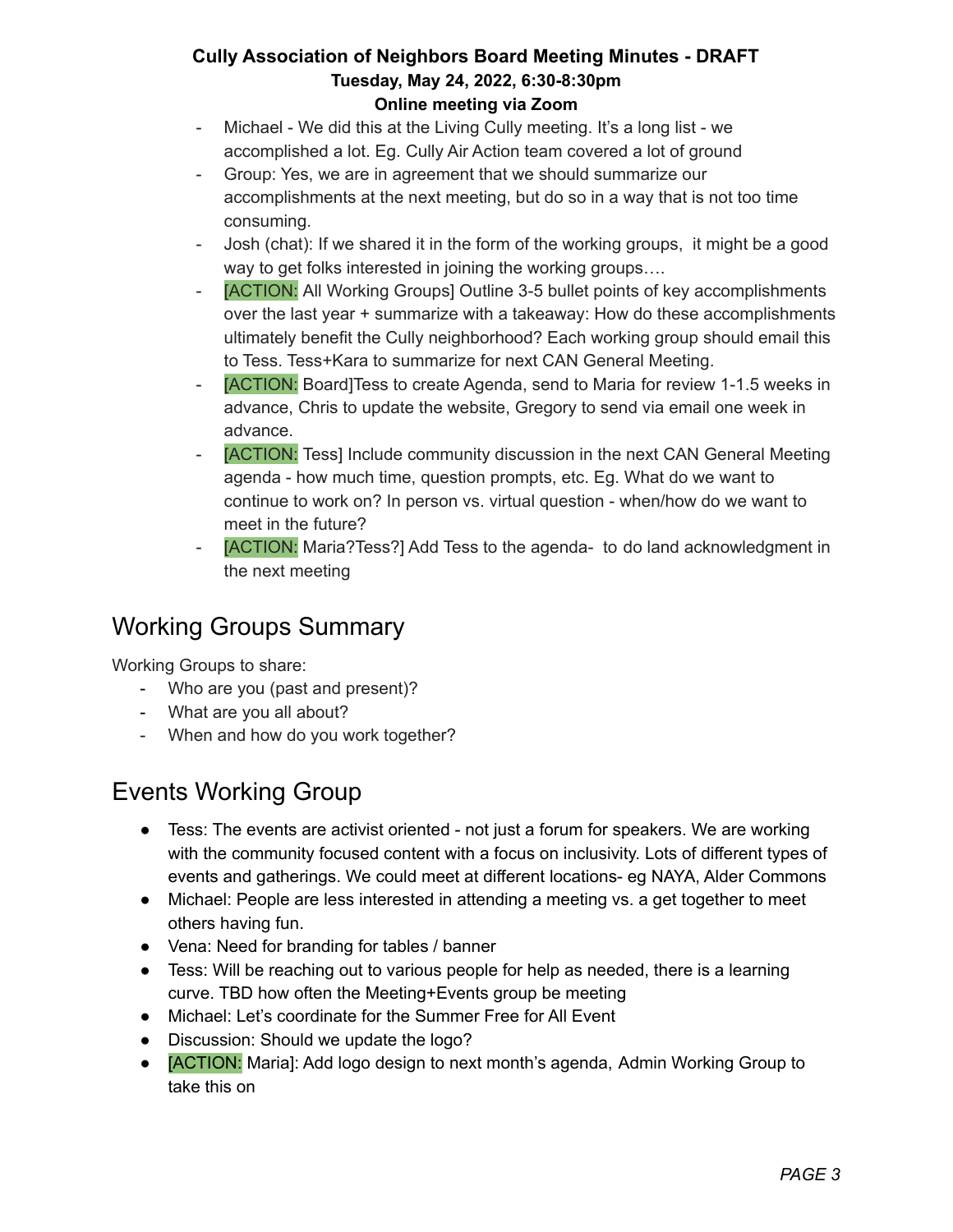- **[ACTION:** Josh] Find existing CAN banner
- Maria: Sunday Parkways Event needs some promotional materials- eg. Hula hoops, bulletin board.
	- VOTE: Spending no more than \$250 on supplies for Sunday Parkways (Maria)
		- **Motion to approve spending for supplies:** Maria motions. David seconds.
		- **Vote:** Unanimous in favor. None opposed. None abstain. Motion passes.
- Maria: TIF Event the engagement committee is looking for support to host an event on June 30 to thank all the people who were part of the focus groups. Can we support some of the costs? This is a one time event cost. This event is not open to the public.
	- VOTE: Can we support this event with a \$500 donation? (Maria)
		- **Motion to approve sponsoring the TIF community engagement appreciation:** Maria motions. Vena seconds.
		- **Vote:** Tess, Kara, Gregory, David, Maria, Vena, Michael in favor. Chris Browne opposed. None abstain. Motion passes.
- Vena: Financial Update in terms of funding these events
	- We have not spent any of the \$5k aside for grants, donations and sponsorships.
	- Requests for \$ for TIF and Sunday Parkways events are reasonable.
	- We are almost \$7k under budget for the year and we have over \$23k in the bank.

### Communications working group:

- Chris: This group is about how we communicate. We have a website + email newsletter, we discuss how do we improve those
- Michael: What is it we are communicating? We are having this strategy session this should influence what we say and how we say it.
- **[ACTION:** Tess] Add Michael to Events group meeting invites
- **[ACTION:** Kara] Add Maria to the Communications group meeting invites
- **[ACTION:** Tess+Kara] Discuss how to promote the working groups to engage the public participation
- **[ACTION: All] Respond to Chris' email re: "Meet the Board" and [google](https://docs.google.com/document/d/1cKdEMPR5TvWGKUPEbHmCh-WKeuN2G7Dv/edit) doc that he will** include on the website

### Admin working group:

- Vena: We have had conversations about how to "shore up the box". It's a bit of a Grab bag - that things that need to be decided by the board that are not communications or events.
- Josh: Topics that we've tackled in the past: Onboarding/Offboarding, Election recruiting, overseeing the grievance committee, Conversations about translation, etc, If there is confusion, the topic should start in the Admin group - and then pass it on to the next group.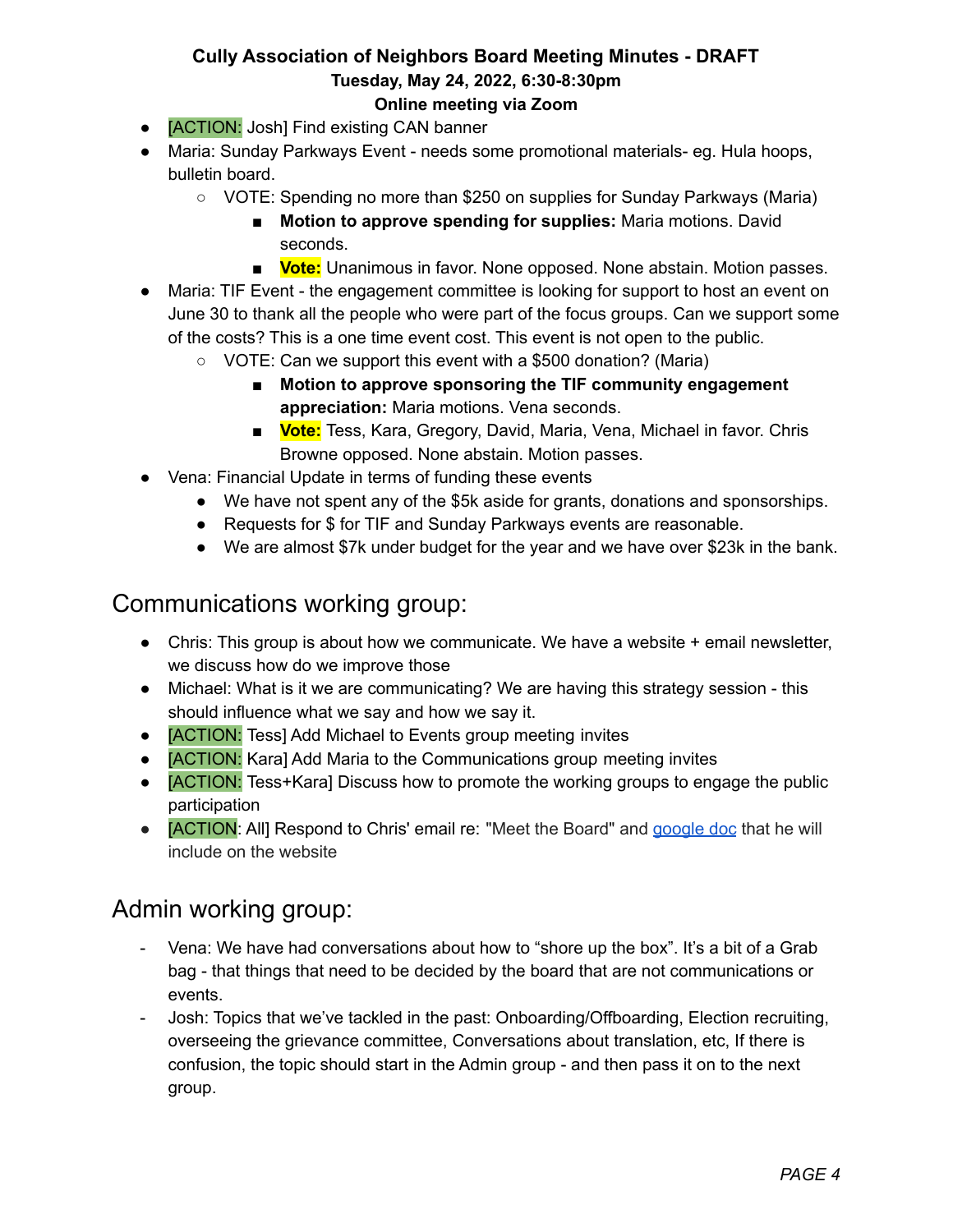[ACTION: Maria] Logo topic to be discussed at the Admin group

### TLC updates

- TIF
	- David: Things are moving rapidly either forward or abandonment. The TIF Plan is almost done. We had a draft and it was sent to city bureaus for review. Hopefully approved at the next meeting on June 15, then reviewed by Portland Prosper Board June 22, and move forward from there.
- RIP2
	- David: Council adopted four amendments to RIP2 last week. Ideas were outlined at last month's meeting. Allows 4Plex on residential lots to have family sized units (3 bedrooms each). Allows for affordable 6 plexes to be built as townhomes vs. stacked flats, which makes it easier to sell individual units and more attractive to folks who would want to buy/rent affordable housing.
	- TLC meeting coming up on June 7, 7pm. Progress regarding Pacific Power progress, the development on Holman street, 42nd + Prescott project and others.
	- Maria: Open house was supposed to be in mid-May and is now June 8.

## CAAT Cully Air Action Team updates

- CAAT (Gregory)
	- Gregory: Tree Canopy Project- FoT + Verde working group with Kara. Two main focus areas for updates:
		- Youth outreach at local schools
			- Already done some outreach at ParkRose HS. Does anyone have an educator contact at McDaniels High School? Many community youth in Cully go to McDaniel.
			- [ACTION: All] Please put out feelers for educator contacts at McDaniels High School and contact Gregory
		- Maintain as a liaison with Owens-Brockway
			- Need to make a decision about installing filters or shutting down by June 30. Probably won't know until the last week of June.
		- Accessing Volunteers
			- Still at a formative stage of this group still figuring out where we are at before accessing the volunteers from the last meeting.
			- Wanting to create a dedicated website for this project with maps + timelines + archival information about ongoing project
	- Vena: NAYA is taking over the baseball fields the whole area that backs into the Whitaker Ponds. We should connect with them - they didn't know about this FoT project.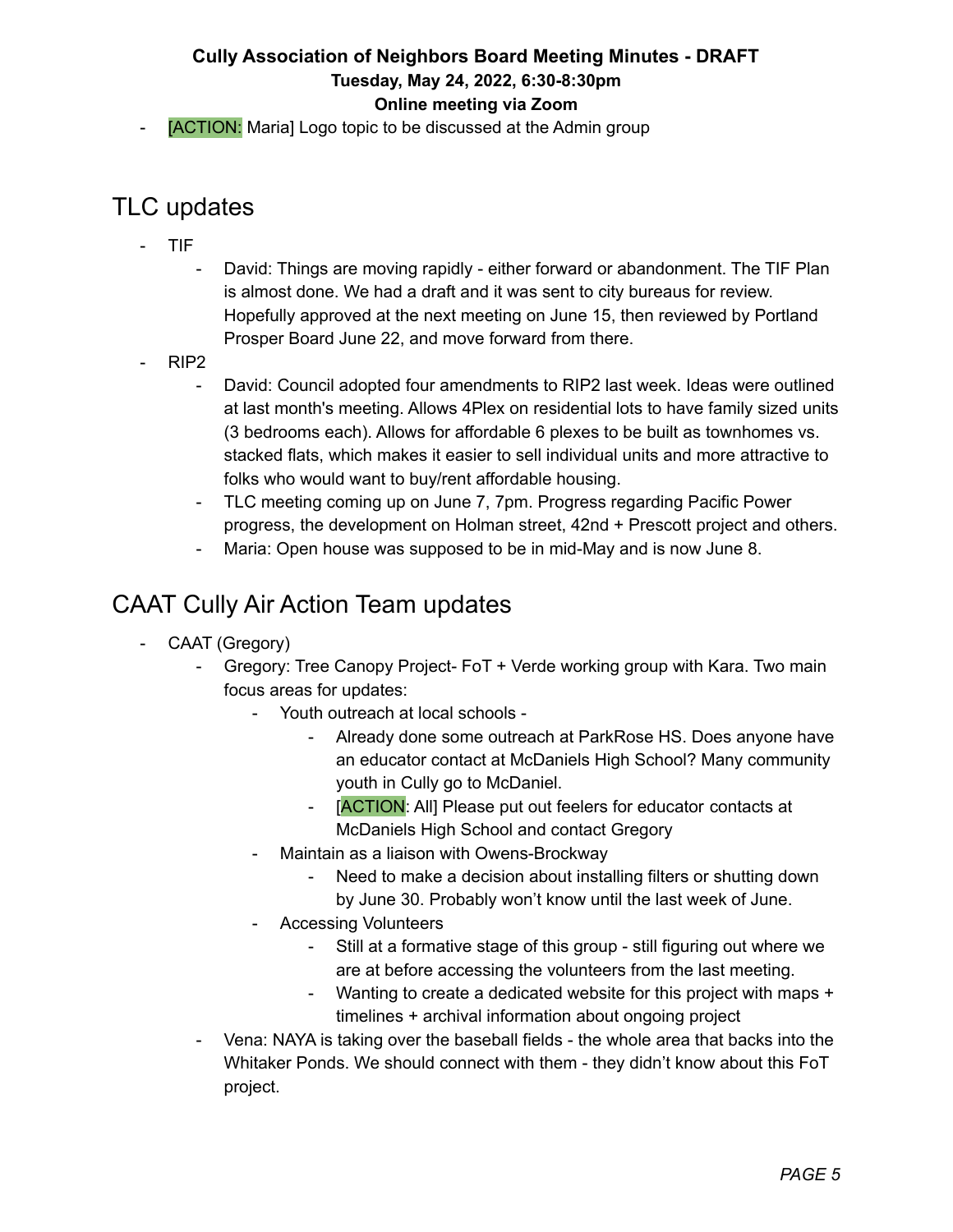- Gregory: Verde has taken responsibility for partnering with NAYA and are already intrinsically involved.
- [ACTION: Kara+Gregory] Can we share a tree canopy update (flier or something) to show at the Sunday Parkways?
- [ACTION: Vena+Gregory] to share contact info of NAYA contact. Gregory to follow up with Verde
- [ACTION: Tess+Kara+Gregory] Add FoT Canopy Project details to General Meeting. Promote need for volunteers/working group and preview activities.
- [ACTION: Gregory] Devise plan to plug volunteers into the next steps for FoT Canopy Project

## Delta/plus

- Delta symbol for change
	- Missed some important topics (need more time to discuss FoT project)
- Plus for positivity
	- Good energy as always
	- New board voices
	- Such good energy with this new board!
	- Very informative for a newbie.
	- Let's get better at getting ourselves out of the topic rabbit holes
	- Love our chair

## Adjournment\*

- **Motion to adjourn meeting:** Maria motions to adjourn meeting. Tess seconds.
- **Vote:** Unanimous vote in favor. None opposed. None abstain. Motion passes.
- Meeting adjourned at 8:33pm

*Meeting Minutes recorded by Kara Chanasyk, CAN Secretary. All CAN Board Meeting and General Meetings are open to the public to attend. Please reach out to a board member for more detailed information about discussion points.*

#### **Active Committees & Other CAN Roles**

- CNN Representative: Michael Morrissey
- Grievance Committee: Isha Leinow, Annette Pronk, Tess Kelly, Carol Pinegar, Zach Powers
- CAN website: Chris Browne
- CAN email list-serv: Gregory Sotir